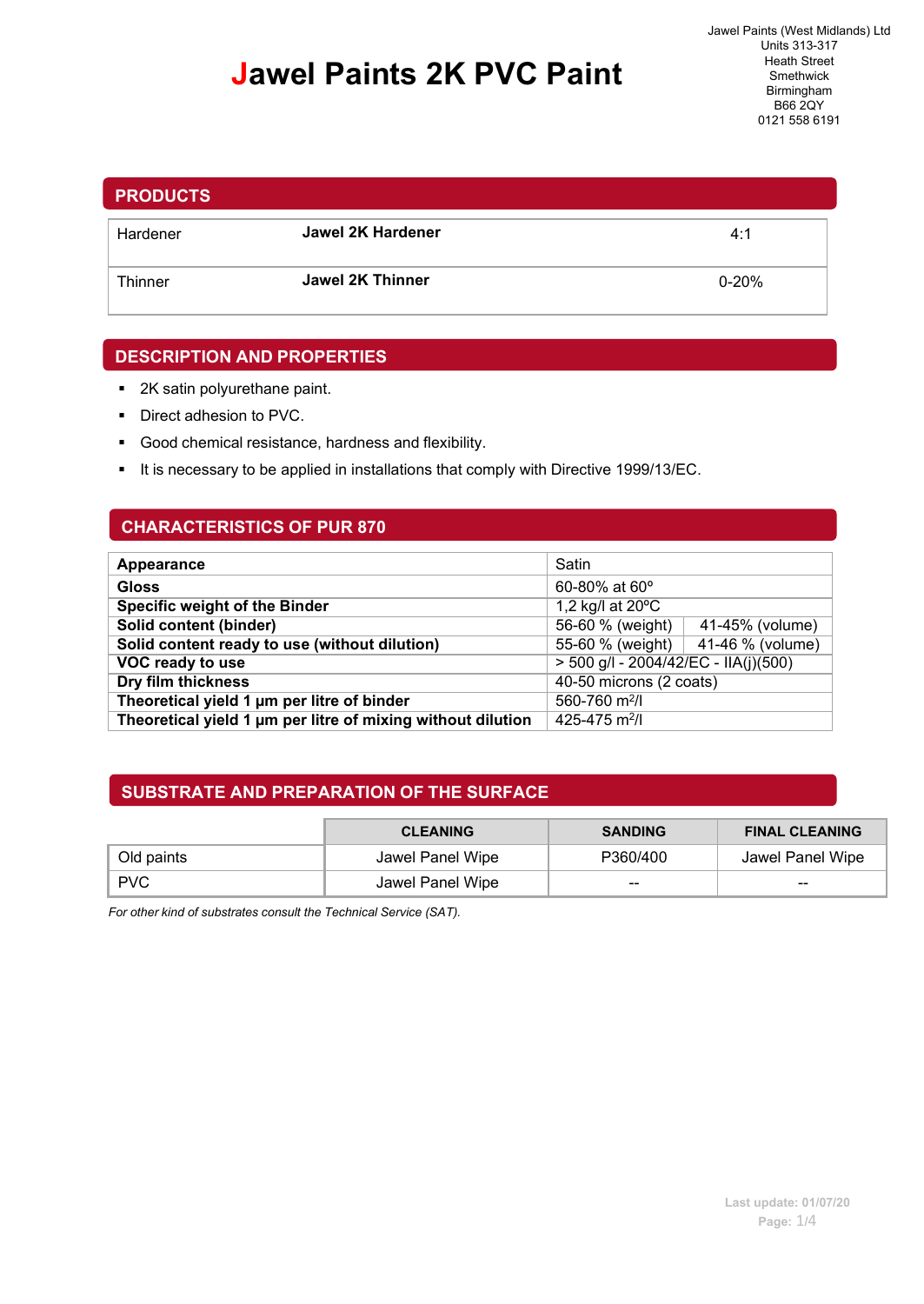### **Jawel Paints 2K PVC Paint**

### **APPLICATION**

|                |                              | <b>SMALL SURFACE</b>     | <b>LARGE SURFACE</b>              |                                |  |
|----------------|------------------------------|--------------------------|-----------------------------------|--------------------------------|--|
| $T(^{\circ}C)$ | Hardener                     | Thinner                  | Hardener                          | Thinner                        |  |
| $18-25$        | Jawel 2K<br>Fast<br>Hardener | Jawel 2K Fast<br>Thinner | Jawel 2K<br>Slow/Fast<br>Hardener | Jawel 2K Slow/ Fast<br>Thinner |  |
| >25            | Jawel 2K<br>Fast<br>Hardener | Jawel 2K Fast<br>Thinner | Jawel 2K<br>Slow<br>Hardener      | Jawel 2K Slow<br>Thinner       |  |

|              | <b>Application</b>        | $\%$<br>thinner<br>(Vol.) | Viscosity - 20°C<br>(Ford Cup 4) | <b>Pressure</b><br>(BAR) | <b>Product</b><br><b>Pressure</b><br>(BAR) | <b>Nozzle</b><br>(mm) | Num. of<br>Coats x<br>µm dry | Flash<br>off<br>(min) |
|--------------|---------------------------|---------------------------|----------------------------------|--------------------------|--------------------------------------------|-----------------------|------------------------------|-----------------------|
| ∢⊪           | Gravity feed<br>spray gun | 10-15%                    | $20" - 23"$                      | $2 - 3$                  | $---$                                      | $1,3-1,5$             | 2x25                         | 10'<br>$20^{\circ}$ C |
| $\odot$<br>S | Pot life                  | 6 hours                   |                                  |                          |                                            |                       |                              |                       |

If the application requires the use of an additive, it should be taken into account in the addition of solvent.

#### **DRYING**

| <b>TEMPERATURE</b> | <b>HANDLING</b> | <b>THROUGH DRY</b> |
|--------------------|-----------------|--------------------|
| $20^{\circ}$ C     | 3h-3h30'        | 24h                |
| $60^{\circ}$ C     |                 | 45'                |

*The product reaches its maximum performance after 15 days of drying in the air (ambient temperature 18-22ºC) or in a shorter time at a higher temperature.*